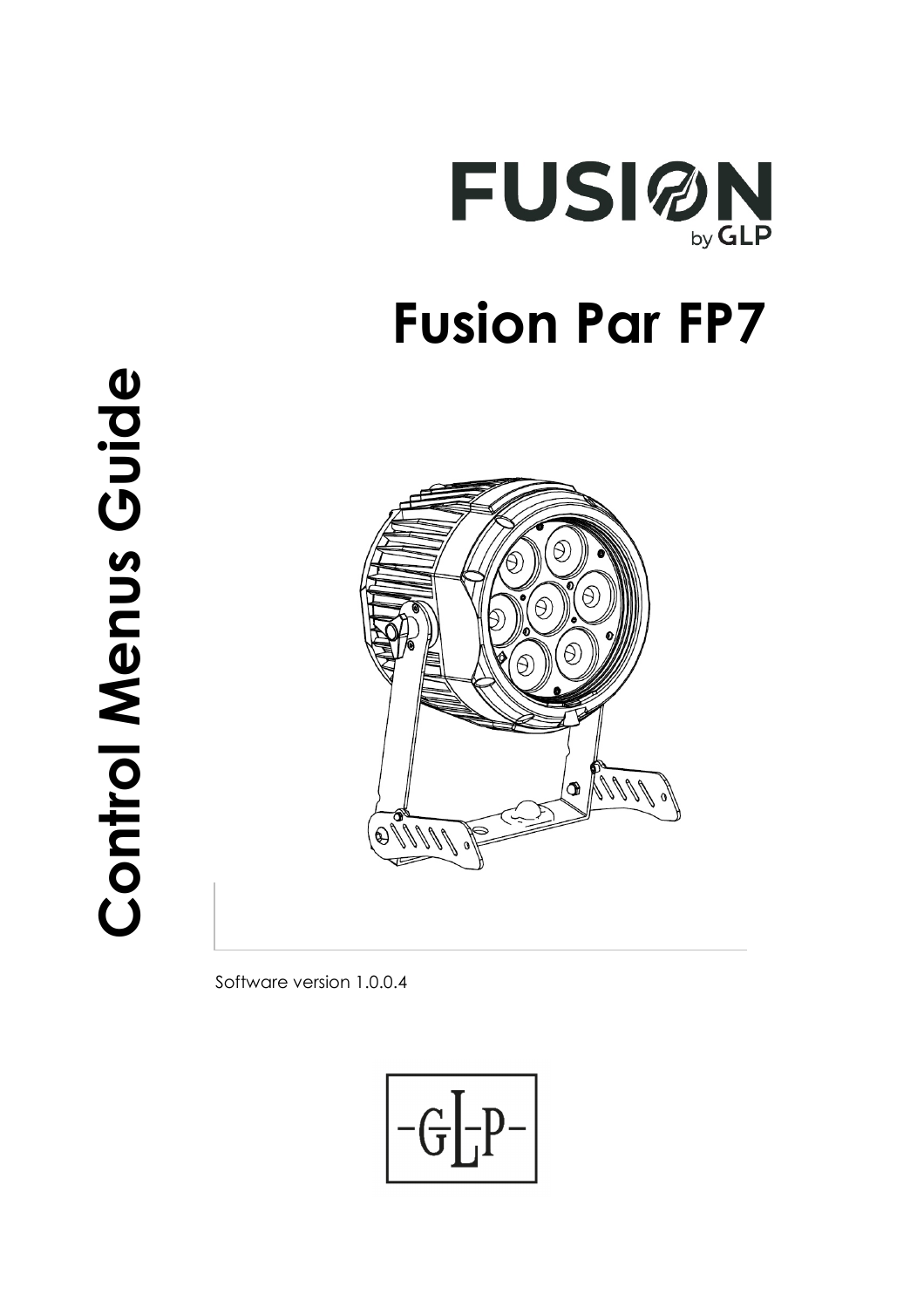GLP® Fusion Par FP7 Control Menus Guide – Revision A

This document covers fixture software version 1.0.0.4

© 2019 German Light Products GmbH. All rights reserved.

The marks 'GLP' and 'German Light Products' are trademarks registered as the property of German Light Products GmbH in Germany, in the United States of America and in other countries.

The information contained in this document is subject to change without notice. German Light Products GmbH and all affiliated companies disclaim liability for any injury, damage, direct or indirect loss, consequential or economic loss or any other loss occasioned by the use of, inability to use or reliance on the information contained in this document.

Manufacturer's head office: German Light Products GmbH (GLP), Industriestrasse 2, 76307 Karlsbad, Germany Tel (Germany): +49 7248 92719 - 0

Service & Support EMEA: GLP, Industriestrasse 2, 76307 Karlsbad, Germany Tel. (Germany): +49 7248 9271955 Email: support@glp.de www.glp.de

Service & Support USA: GLP USA, 1145 Arroyo St., Ste. A, 91340 San Fernando, California Tel (USA): +1 818 767 8899 Support (US): info@germanlightproducts.com www.germanlightproducts.com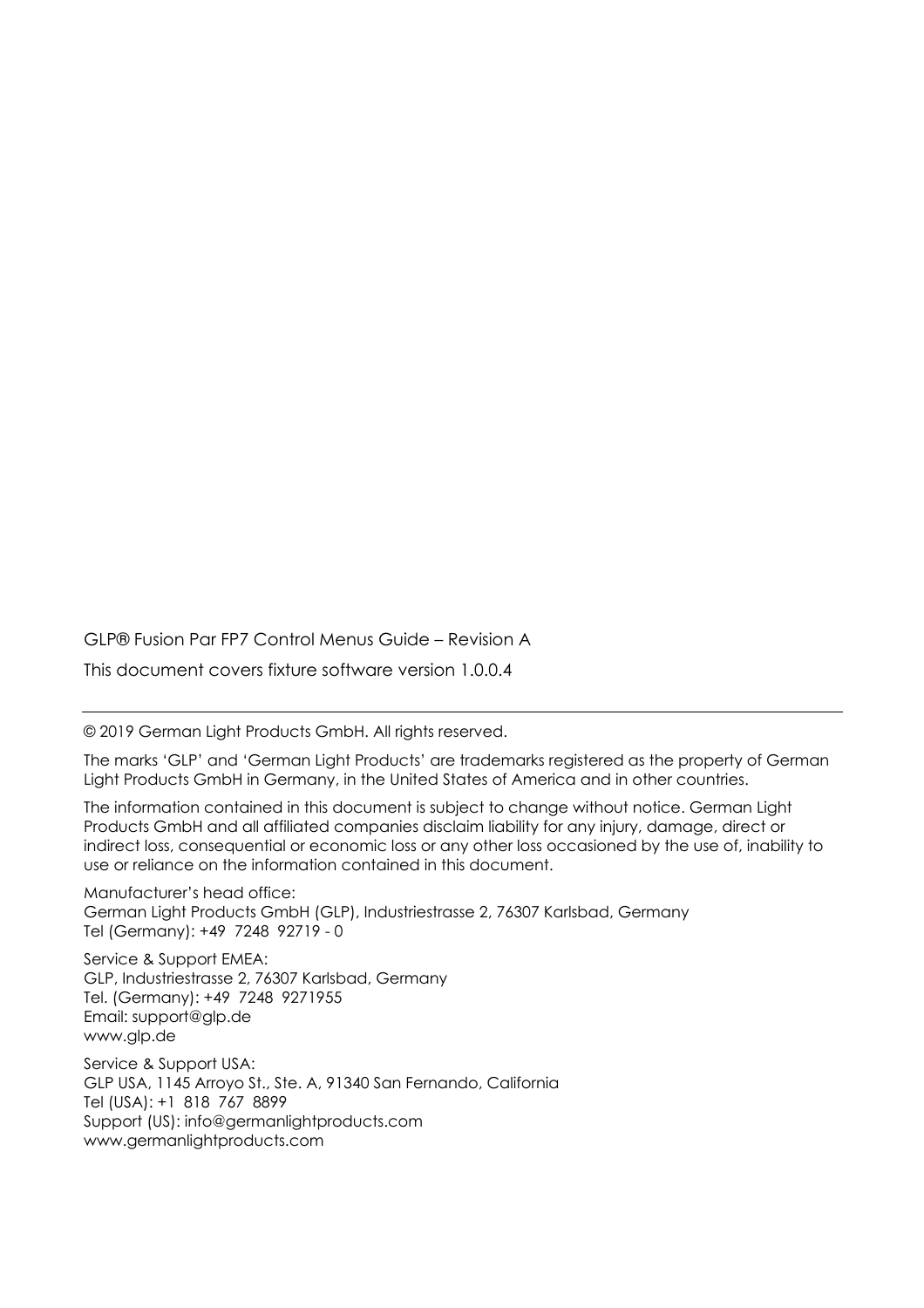## **1. Control menus and onboard display**



**Warning!** DMX control is disabled when the control menus are active. Be prepared for the fixture to emit strong light as soon as you exit the control menus.

The control panel and onboard OLED display provide access to user settings, readouts and utilities.



*Figure 1. Onboard display* 

The four control buttons have the following functions:

**MENU**: Activate the menus or go back one level towards the top of the menu.

**UP**: Scroll up or increase a number.

**DOWN:** Scroll down or reduce a number.

**ENTER:** Activate the control panel if it is in sleep mode. Then enter a menu, select a setting or implement a command.

After you have applied power to the fixture and the fixture has booted, the panel displays the default screen with the fixture's DMX mode and DMX address.

DMX control is disabled when the control menus are active.

See also the Display options in the *Display* control menu in the control panel.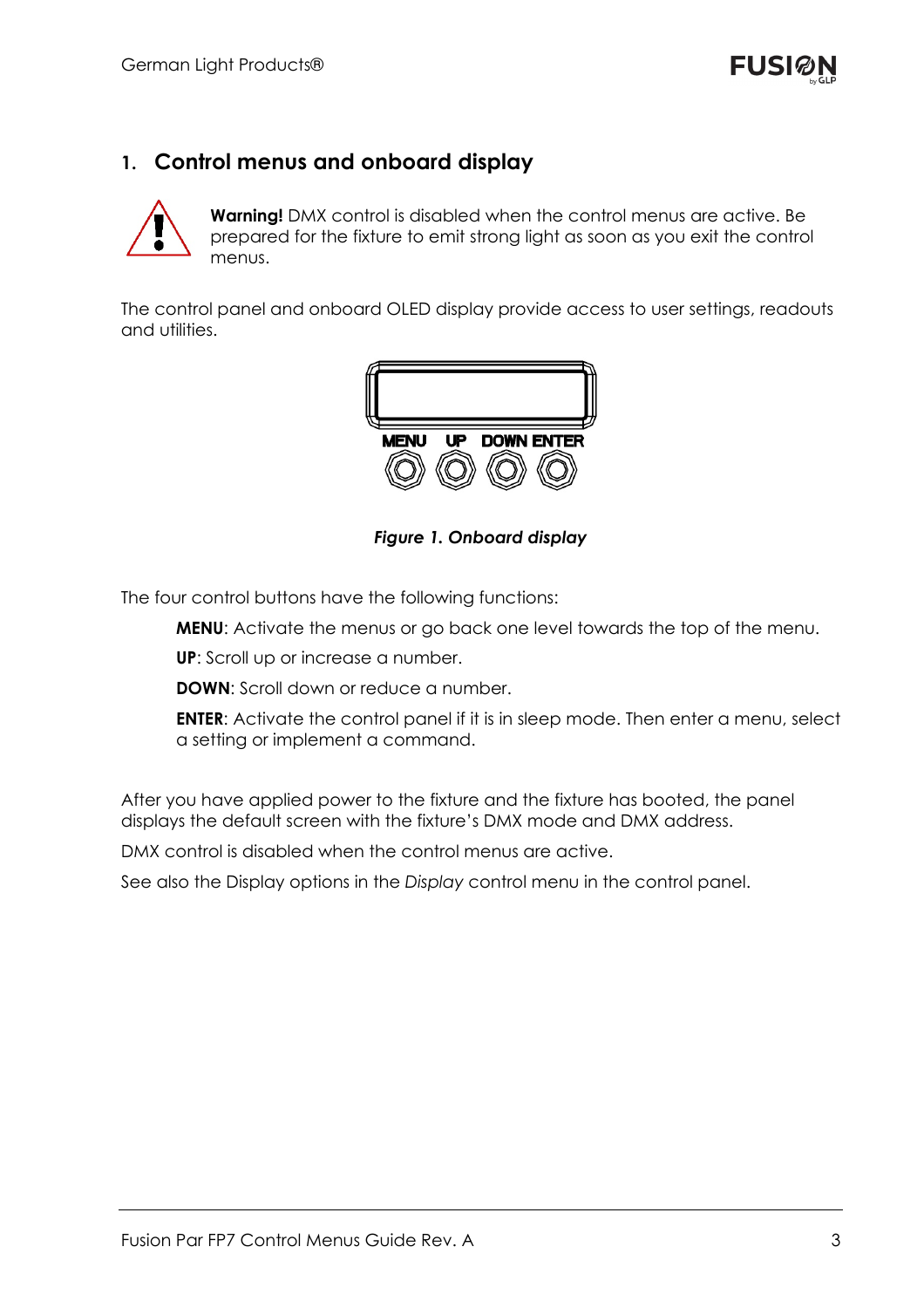

## **2. Control menu layout**

| Menus           |                                                                           |                                                                                                      | <b>Notes</b>                                         |
|-----------------|---------------------------------------------------------------------------|------------------------------------------------------------------------------------------------------|------------------------------------------------------|
| <b>DMX</b>      |                                                                           |                                                                                                      |                                                      |
| Address         | $1 - 512$                                                                 |                                                                                                      | <b>Enter DMX address</b>                             |
|                 | Stand-8                                                                   |                                                                                                      |                                                      |
|                 | 6-CH                                                                      |                                                                                                      |                                                      |
| Mode            | 5-CH                                                                      |                                                                                                      |                                                      |
|                 | RGBW-4                                                                    |                                                                                                      | Select DMX control mode                              |
|                 | $RGB-3$                                                                   |                                                                                                      |                                                      |
|                 | Easy - $2$                                                                |                                                                                                      |                                                      |
| No DMX          | Shut off                                                                  |                                                                                                      | Blackout when no DMX<br>signal is received           |
|                 | Hold                                                                      |                                                                                                      | Hold current scene when<br>no DMX signal is received |
|                 | Play P1                                                                   |                                                                                                      | Play stored stand-alone                              |
|                 | Play P2                                                                   |                                                                                                      | program 1, 2 or 3 when no                            |
|                 | Play P3                                                                   |                                                                                                      | DMX signal is received                               |
|                 | Refresh                                                                   | XXX Hz                                                                                               | Display current DMX signal<br>refresh rate           |
| <b>DMX Live</b> | Color<br>Red<br>Green<br>Blue<br>White<br>Shutter<br>Dimmer<br><b>CTO</b> | $0 - 255$<br>$0 - 255$<br>$0 - 255$<br>$0 - 255$<br>$0 - 255$<br>$0 - 255$<br>$0 - 255$<br>$0 - 255$ | Display DMX values being<br>received for each effect |
| Personal        |                                                                           |                                                                                                      |                                                      |
|                 | Linear                                                                    |                                                                                                      | Select dimming curve                                 |
| D Curve         | Theat                                                                     |                                                                                                      |                                                      |
|                 | Square                                                                    |                                                                                                      |                                                      |
|                 | Inv Sq                                                                    |                                                                                                      |                                                      |
| D Speed         | Fast                                                                      |                                                                                                      | Dimmer optimized for<br>speed                        |
|                 | Smooth                                                                    |                                                                                                      | Dimmer optimized for<br>smoothness                   |
| <b>PWM</b>      | 600 Hz                                                                    |                                                                                                      |                                                      |
|                 | 1200 Hz                                                                   |                                                                                                      | Select LEDs' PWM<br>frequency                        |
|                 | 2000 Hz                                                                   |                                                                                                      |                                                      |
|                 | 2400 Hz                                                                   |                                                                                                      |                                                      |
|                 | 6000 Hz                                                                   |                                                                                                      |                                                      |
| Mic             | Off                                                                       |                                                                                                      | Audio trigger disabled                               |
|                 | On                                                                        |                                                                                                      | Audio trigger active                                 |
| Mic Sens        | Normal                                                                    |                                                                                                      | Set audio trigger                                    |
|                 | High                                                                      |                                                                                                      | microphone sensitivity                               |
|                 | Low                                                                       |                                                                                                      |                                                      |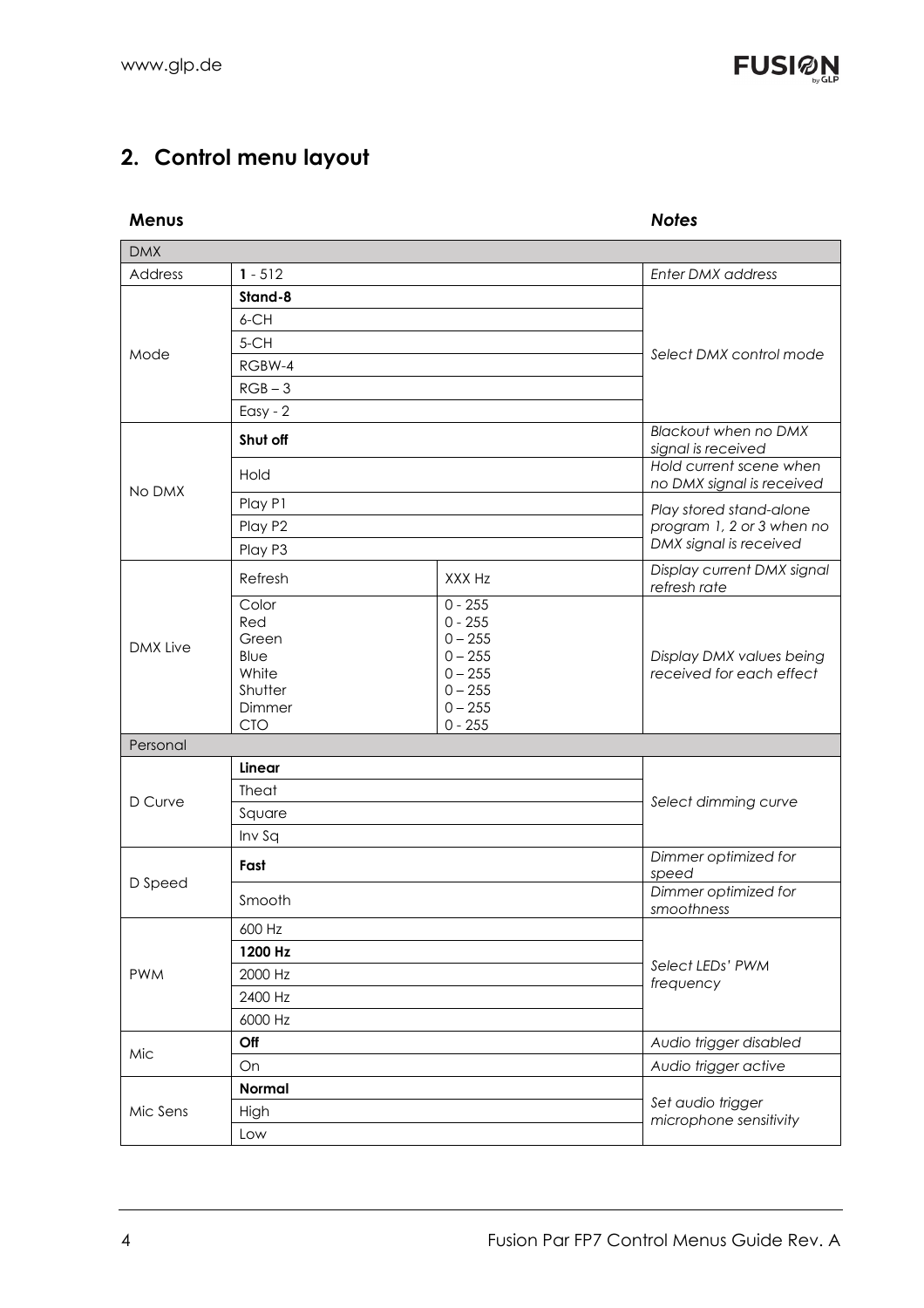

| Display        | Shutoff        |             | Off        |                                                                                    | Display sleep mode<br>disabled: display remains<br>on permanently                                                                          |
|----------------|----------------|-------------|------------|------------------------------------------------------------------------------------|--------------------------------------------------------------------------------------------------------------------------------------------|
|                |                |             | 1 min      |                                                                                    | Display goes into sleep                                                                                                                    |
|                |                |             | 5 min      |                                                                                    | mode after $1/5/60$                                                                                                                        |
|                |                |             | 60 min     |                                                                                    | minutes                                                                                                                                    |
|                | <b>Blink</b>   |             | On         |                                                                                    | Enable / Disable flashing                                                                                                                  |
|                |                |             | Off        |                                                                                    | display if no DMX signal is<br>received                                                                                                    |
|                | Flip D.        |             | Off        |                                                                                    | Display orientation normal                                                                                                                 |
|                |                |             | On         |                                                                                    | Display inverted                                                                                                                           |
|                | <b>Celsius</b> |             |            | Set temperature units used                                                         |                                                                                                                                            |
| Temp. U        | Fahrenh        |             |            |                                                                                    | in display                                                                                                                                 |
|                | Off            |             |            |                                                                                    | Enable / disable password                                                                                                                  |
| Lock           | On             |             |            |                                                                                    | requirement for access to<br>control menus                                                                                                 |
|                | Password       | <b>XXXX</b> |            | <b>XXXX</b>                                                                        | Set a custom password for<br>access to control menus                                                                                       |
| <b>IR Prio</b> | Off $/$ On     |             |            | If enabled, IR remote<br>takes priority over DMX<br>signal                         |                                                                                                                                            |
|                | Select         |             | Auto       |                                                                                    | At power on, fixture returns<br>to last action before<br>power off                                                                         |
|                |                |             | <b>DMX</b> |                                                                                    | At power on, fixture waits<br>for DMX signal                                                                                               |
|                |                |             | Static     |                                                                                    | At power on, fixture shows<br>scene programmed in St-<br>Alone $\rightarrow$ Static                                                        |
| <b>Boot</b>    |                |             | Program    |                                                                                    | At power on, fixture shows<br>scene programmed in St-<br>Alone $\rightarrow$ P Edit (Prog 1 by<br>default)                                 |
|                | DMX Hi P       |             | On $/$ Off |                                                                                    | DMX High Priority: if<br>enabled, a DMX signal<br>takes priority over any<br>action set for power on in<br>Boot $\rightarrow$ Select above |
| St-Alone       |                |             |            |                                                                                    |                                                                                                                                            |
| Test           | Run / Cancel   |             |            | Run sequence that tests all<br>colors and all LEDs                                 |                                                                                                                                            |
|                | Alone          |             |            | Independent stand-alone<br>operation (fixture does not<br>act as Master or Slave). |                                                                                                                                            |
| Master         | Master         |             |            | Sends out all 3 internal<br>programs to DMX link if<br>you run any program         |                                                                                                                                            |
|                | Slave          |             | Slave 1    |                                                                                    | Slave 1 plays Program 1<br>sent by a Master device,                                                                                        |
|                |                |             | Slave 2    |                                                                                    | Slave 2 plays Program 2,                                                                                                                   |
|                |                |             | Slave 3    |                                                                                    | Slave 3 plays Program 3                                                                                                                    |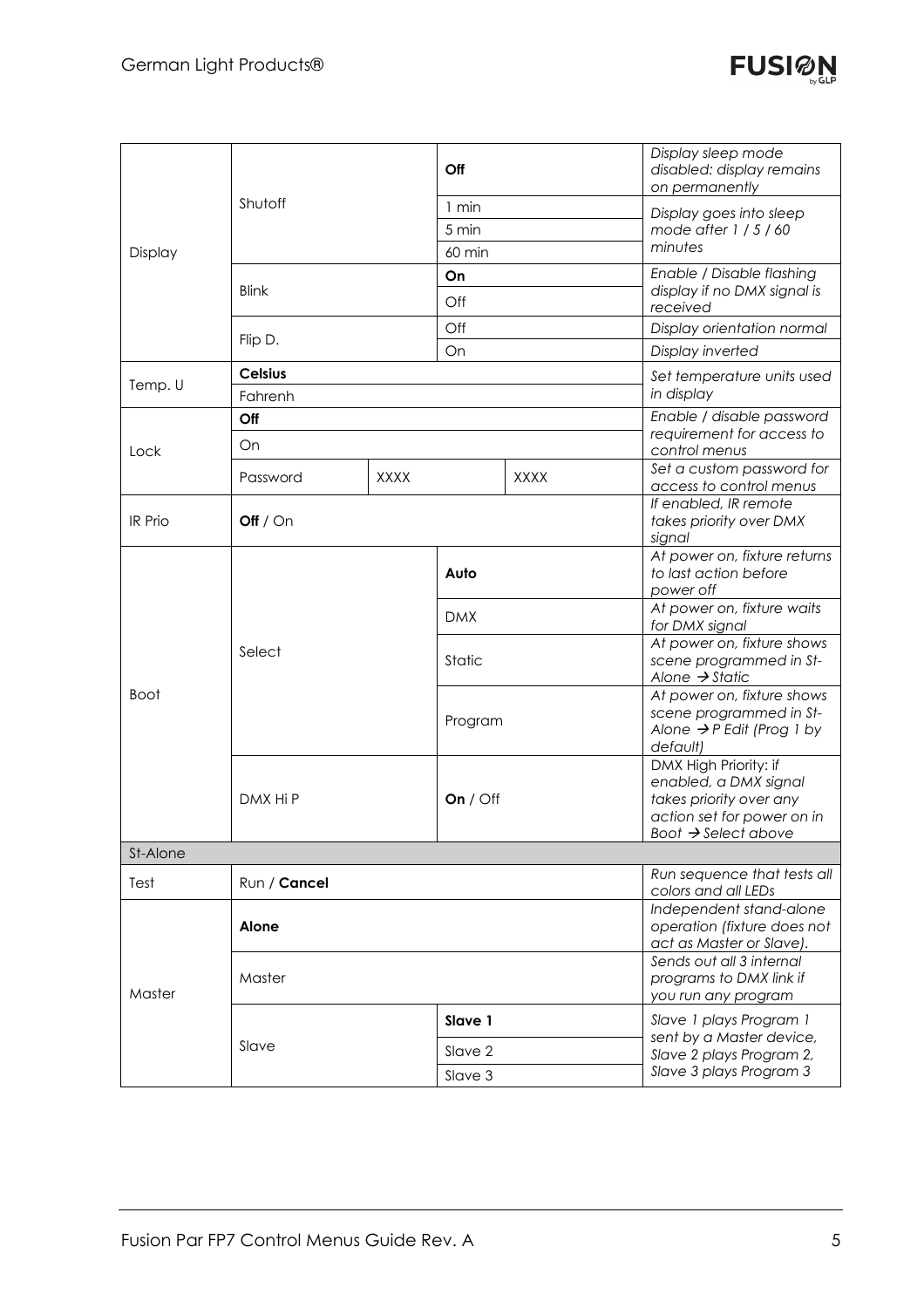

|                   | C Wheel    | $0 - 255$  |                   | Set fixture to display a<br>static color, set intensity,<br>set shutter effects                               |  |
|-------------------|------------|------------|-------------------|---------------------------------------------------------------------------------------------------------------|--|
|                   | Red        | $0 - 255$  |                   |                                                                                                               |  |
|                   | Green      | $0 - 255$  |                   |                                                                                                               |  |
|                   | Blue       | $0 - 255$  |                   |                                                                                                               |  |
|                   | White      | $0 - 255$  |                   |                                                                                                               |  |
| Static            | Shutter    | $0 - 255$  |                   |                                                                                                               |  |
|                   | Dimmer     | $0 - 255$  |                   |                                                                                                               |  |
|                   | <b>CTO</b> | $0 - 255$  |                   |                                                                                                               |  |
|                   | Reset All  | Yes / No   |                   | Set all <b>Static Mode</b> values<br>to defaults (Shutter and<br>Dimmer = $255$ , all other<br>values = $0$ ) |  |
|                   |            | Step       | $01-30$           | Select step to program<br>from Step 1 to Step 30                                                              |  |
|                   |            | Capture    | Yes $/$<br>Cancel | Capture current DMX<br>values as scene for current<br>step in program 1                                       |  |
|                   |            | C Wheel    | $0 - 255$         |                                                                                                               |  |
|                   | Prog 1     | Red        | $0 - 255$         |                                                                                                               |  |
|                   |            | Green      | $0 - 255$         |                                                                                                               |  |
|                   |            | Blue       | $0 - 255$         | Set DMX value for each<br>effect that you want to                                                             |  |
|                   |            | White      | $0 - 255$         | use in current scene                                                                                          |  |
| P Edit            |            | Shutter    | $0 - 255$         |                                                                                                               |  |
| (Program<br>Edit) |            | Dimmer     | $0 - 255$         |                                                                                                               |  |
|                   |            | <b>CTO</b> | $0 - 255$         |                                                                                                               |  |
|                   |            | Reset      | No / Yes          | Reset all effects values to<br>zero                                                                           |  |
|                   |            | HoldTime   | $000 - 999$       | Set time in seconds that<br>scene is held                                                                     |  |
|                   |            | FadeTime   | 000 - 999         | Set time in seconds for<br>scene to crossfade into<br>next                                                    |  |
|                   | Prog 2     | $\cdots$   |                   | Same as Program 1 (see<br>above)                                                                              |  |
|                   | Prog 3     | $\ldots$   |                   | Same as Program 1 (see<br>above)                                                                              |  |
| P Play            | Prog 1     | No / Yes   |                   | Play one of the Programs<br>created in Program Edit                                                           |  |
|                   | Prog 2     | No / Yes   |                   |                                                                                                               |  |
|                   | Prog 3     | No / Yes   |                   |                                                                                                               |  |
|                   | Prog All   | No / Yes   |                   | Play consecutively all of<br>the Programs created in<br><b>Program Edit</b>                                   |  |
|                   | Prog 1     | No / Yes   |                   | Delete one of the                                                                                             |  |
|                   | Prog 2     | No / Yes   |                   | Programs created in<br><b>Program Edit</b>                                                                    |  |
| P Reset           | Prog 3     | No / Yes   |                   |                                                                                                               |  |
|                   | Prog All   | No / Yes   |                   | Delete all of the Programs<br>created in Program Edit                                                         |  |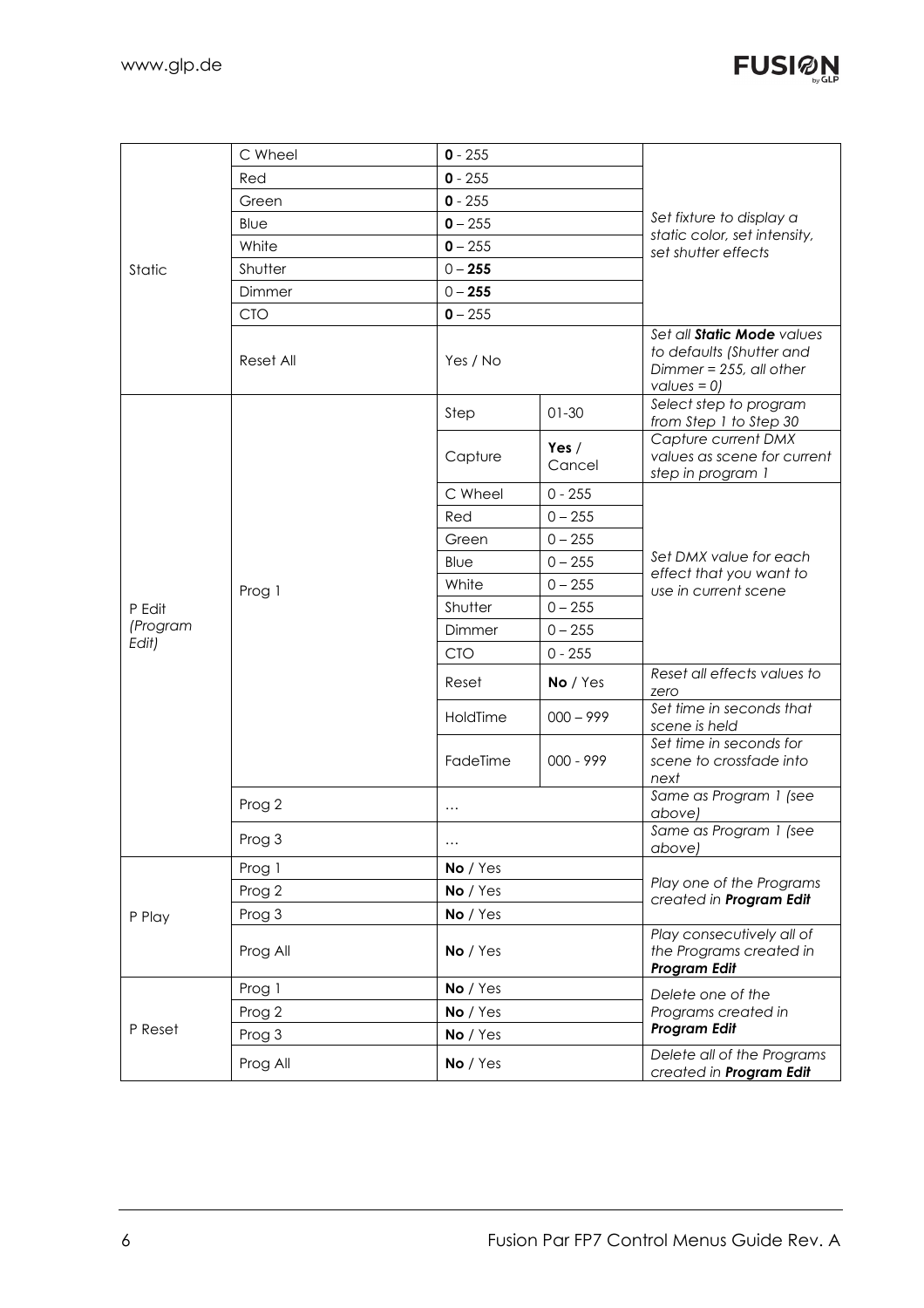| Service  |                |           |                |                                              |                                                                                                                                                                                                                  |
|----------|----------------|-----------|----------------|----------------------------------------------|------------------------------------------------------------------------------------------------------------------------------------------------------------------------------------------------------------------|
| Reset    | Reset / Cancel |           |                | Reset fixture                                |                                                                                                                                                                                                                  |
| C Offset | Red            |           |                | $0 - 255$                                    | Enter maximum value for<br>each color.<br>Values are saved as<br>custom calibration settings<br>that are unaffected by<br>power off/on cycles.<br>Custom values are<br>deleted if Factory defaults<br>are loaded |
|          | Green          |           |                | $0 - 255$                                    |                                                                                                                                                                                                                  |
|          | Blue           |           |                | $0 - 255$                                    |                                                                                                                                                                                                                  |
|          | White          |           |                | $0 - 255$                                    |                                                                                                                                                                                                                  |
| Default  | No/Yes         |           |                |                                              | Return all settings to<br>factory default values                                                                                                                                                                 |
| Info     |                |           |                |                                              |                                                                                                                                                                                                                  |
|          | Reset          |           | XXX hours      |                                              | View resettable power-on<br>hours counter                                                                                                                                                                        |
| Time     | Total          |           | XXX hours      |                                              | View total (non-<br>resettable) power-on<br>hours counter                                                                                                                                                        |
|          | Clear          |           |                | Clear / Cancel                               | Clear resettable power-on<br>hours counter                                                                                                                                                                       |
| Temp     | <b>LED</b>     | Actual    | XXX C / XXX F  |                                              | View current LED board<br>temperature                                                                                                                                                                            |
|          |                | Max       | XXX C / XXX F  |                                              | View resettable maximum<br>LED temperature log                                                                                                                                                                   |
|          |                | Reset Max | Clear / Cancel |                                              | Clear resettable maximum<br>LED temperature log                                                                                                                                                                  |
|          | Driver         | Actual    | XXX C / XXX F  |                                              | View current driver board<br>temperature                                                                                                                                                                         |
|          |                | Max       | XXX C / XXX F  |                                              | View resettable maximum<br>driver temperature log                                                                                                                                                                |
|          |                | Reset Max | Clear / Cancel |                                              | Clear resettable maximum<br>driver temperature log                                                                                                                                                               |
| Firmw    | X.X.X.X        |           |                | View currently installed<br>firmware version |                                                                                                                                                                                                                  |
| Serial   | XXXXXXXXXX     |           |                | View fixture's serial<br>number              |                                                                                                                                                                                                                  |

## *Control Menus*

*Default settings are written in BOLD type.*